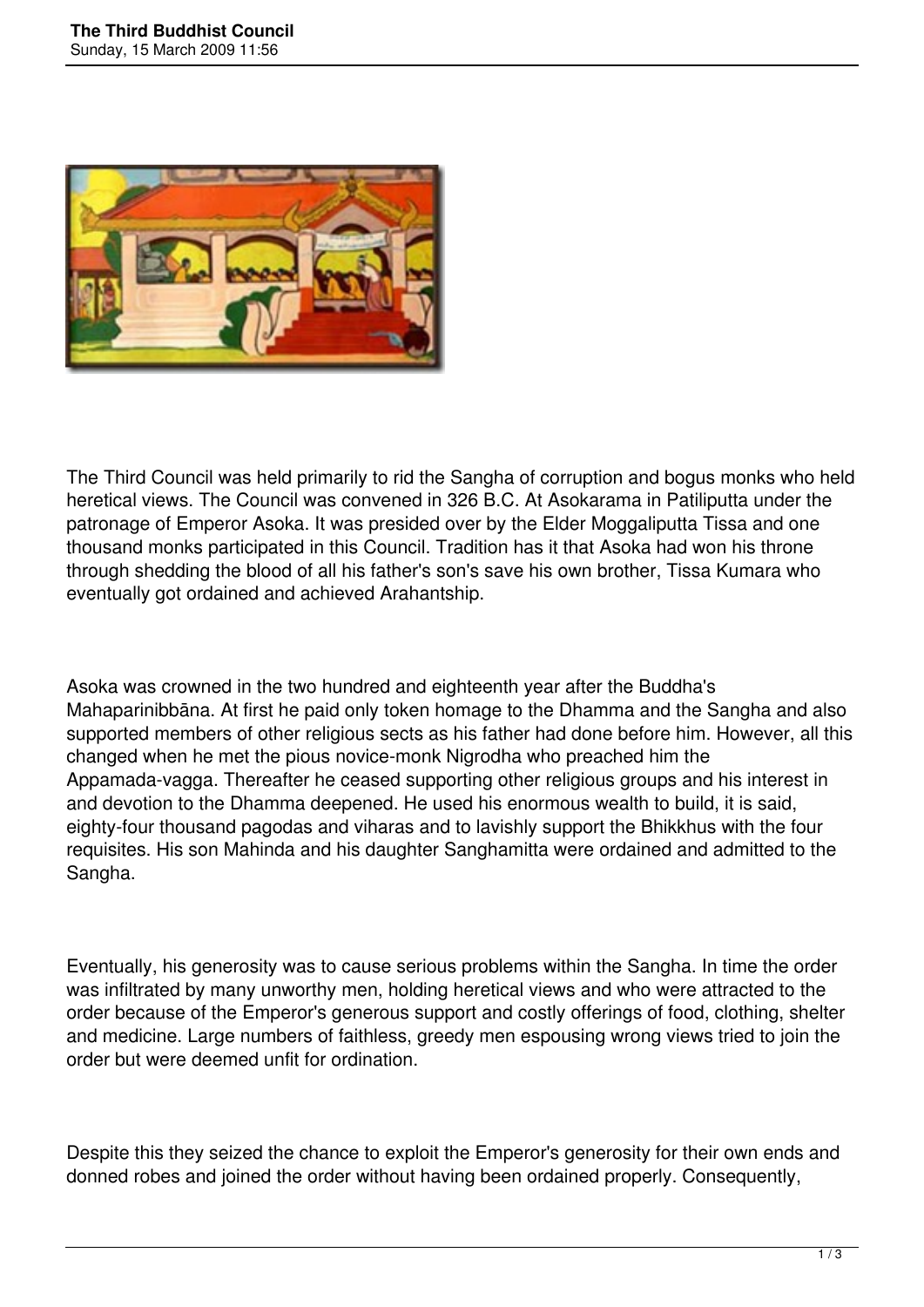respect for the Sangha diminished. When this came to light some of the genuine monks refused to hold the prescribed purification or Uposatha ceremony in the company of the corrupt, heretical monks.

When the Emperor heard about this he sought to rectify the situation and dispatched one of his ministers to the monks with the command that they perform the ceremony. However, the Emperor had given the minister no specific orders as to what means were to be used to carry out his command. The monks refused to obey and hold the ceremony in the company of their false and 'thieving' companions [theyyasinivasaka].

In desperation the angry minister advanced down the line of seated monks and drawing his sword, beheaded all of them one after the other until he came to the King's brother, Tissa who had been ordained. The horrified minister stopped the slaughter and fled the hall and reported back to the Emperor Asoka was deeply grieved and upset by what had happened and blamed himself for the killings. He sought Thera Moggaliputta Tissa's counsel. He proposed that the heretical monks be expelled from the order and a third Council be convened immediately.

So it was that in the seventeenth year of the Emperor's reign the Third Council was called. Thera Moggaliputta Tissa headed the proceedings and chose one thousand monks from the sixty thousand participants for the traditional recitation of the Dhamma and the Vinaya, which went on for nine months. The Emperor, himself questioned monks from a number of monasteries about the teachings of the Buddha. Those who held wrong views were exposed and expelled from the Sangha immediately. In this way the Bhikkhu Sangha was purged of heretics and bogus bhikkhus.

This council achieved a number of other important things as well. The Elder Moggaliputta Tissa, in order to refute a number of heresies and ensure the Dhamma was kept pure, complied a book during the council called the Kathavatthu. This book consists of twenty-three chapters, and is a collection of discussion (*Points of Controversy*: refutations of the heretical views held by various sects on matters philosophical). It is the fifth of the seven books of the Abhidhamma Pitaka. The members of the Council also gave a royal seal of approval to the doctrine of the Buddha, naming it the Vibhajjavada, the Doctrine of Analysis. It is identical with the approved Theravada doctrine. One of the most significant achievements of this Dhamma assembly and one which was to bear fruit for centuries to come, was the Emperor's sending forth of monks, well versed in the Buddha's Dhamma and Vinaya who could recite all of it by heart, to teach it in nine different countries.